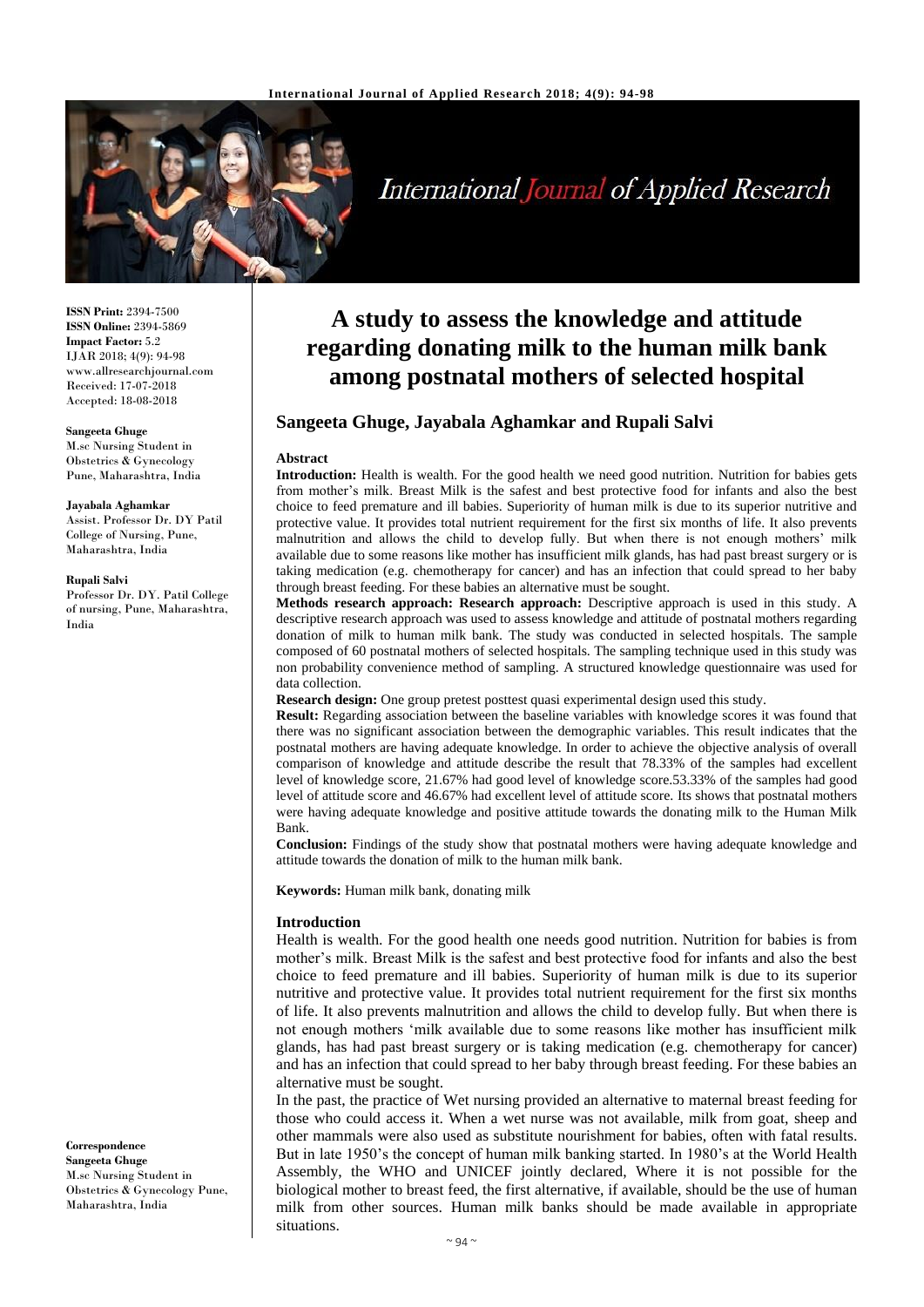#### **Methodology**

**Research approach:** Descriptive approach is used in this study.

**Research design:** One group pretest posttest quasi experimental design.

## **Variable under study**

**Independent variable:** The independent variable in this study is donating milk to the Human Milk Bank.

## **Dependent variable**

The dependent variables in this study were knowledge and attitude of postnatal mothers.

**The sampling technique:** Used in this study was nonprobability convenience method of sampling

**Research setting:** This study is conducted in postnatal wards selected hospitals. To avoid the contamination of sample the reliability and pilot study was conducted in the selected hospitals

**Population:** In this study the population consisted of all the postnatal mothers admitted in selected hospitals

## **Sample**

#### **Criteria for Sample Selection Inclusive criteria**:

- 1. Postnatal mothers admitted in selected hospitals.
- 2. Postnatal mothers who were willing to participate in the Study.
- 3. Present during the period of data collection.
- 4. Able to read and write Marathi.

### **Exclusive criteria**

- 1. Postnatal mothers who were critically ill.
- 2. Postnatal mothers who were not willing to participate research study.
- 3. Postnatal mothers who had participated in similar programmer.

### **Sample Size:** 60

**Development of tool:** Development of tool was based on research study for the collection of data knowledge questionnaire and attitude scale was used in research study. A questionnaire was formulated after reviewing of literature. There are 20 questions in knowledge questionnaire

#### **Description of the Tool**

The structured knowledge questionnaire consists of 3 sections.

## **Section I**

#### **Demographic data**

It includes the demographic data such as Age, Education, Occupation, Monthly Income Number of parity, Family type and previous knowledge.

#### **Section II**

## **Knowledge Questionnaire**

There are multiple choice questions to assess the knowledge of postnatal mothers regarding donating milk to the Human Milk Bank. Total 15 items were selected for the questionnaire. A blue print was prepared.

#### **Scoring**

Score 1 was given to every correct answer.

Score 0 was given to every wrong answer. Based on the percentage of scores, level of knowledge was graded as follows.

The total knowledge score were categorized into

| v<br>I<br>۰,<br>×<br>×<br>I |  |
|-----------------------------|--|
|-----------------------------|--|

| Grade     | <b>Score</b>      | <b>Marks</b> |
|-----------|-------------------|--------------|
| Poor      | <b>Below 25 %</b> | $00 - 04$    |
| Average   | $26 - 50%$        | $0.5 - 10$   |
| Good      | $51 - 75%$        | $11 - 15$    |
| Excellent | Above 76 %        | $16 - 20$    |

**Validity:** The content Validity of the tool was established in consultation with guide and seven experts from the field of obstetrics and gynecological Nursing. Suggestions of the experts were considered and changes were made accordingly.

#### **Ethical consideration**

The research problem and objectives were approved by the research committee and follows by procedure mentioned below.

- 1. Due permission from authorities was sought and obtained.
- 2. Consent from participants was taken.
- 3. Anonymity of the participants was ensured.
- 4. Freedom to withdraw from the study any time was assured.

**Reliability:** In this study, the reliability of the tool was determined by administering the questionnaire to six samples. Split half method was used for reliability.

The reliability co-efficient was calculated. The Questionnaires is said to be reliable if the co-efficient is more than 0.8

## **Plan of data collection**

Pilot study: The pilot study was conducted from 31<sup>st</sup> August 2016 for a period of five days. Sudy was conducted in Bhosari hospital PCMC.A sample of 6 postnatal mothers was selected from selected hospitals. The Investigator approached each sample individually discussed the objective of study and obtained consent for participation in study.

Knowledge and attitude of postnatal mothers regarding donating milk to the Human Milk Bank was assessed by administering the Questionnaire and Attitude Scale.

The collected data was coded tabulated and analyzed by using descriptive statistics (mean, percentage, standard deviation) and coefficient correlation to find out the association between the demographic variables and knowledge and attitude score.

#### **Result**

The participants included in the study were between 60 postnatal mothers these were assessed with regard to age assessed and tabulated in table.65% of the samples were in the age group of 20-30 years and 35% belonged to 31-40 years of age. Majority 56.7% of the samples were having secondary education. Majority 36.7% of the samples were having daily wages.31.7% of the samples were house wives. Majority 58.% of the samples belonged to Rs.5000/-to Rs.10000/-income group. Highest percentage 50% of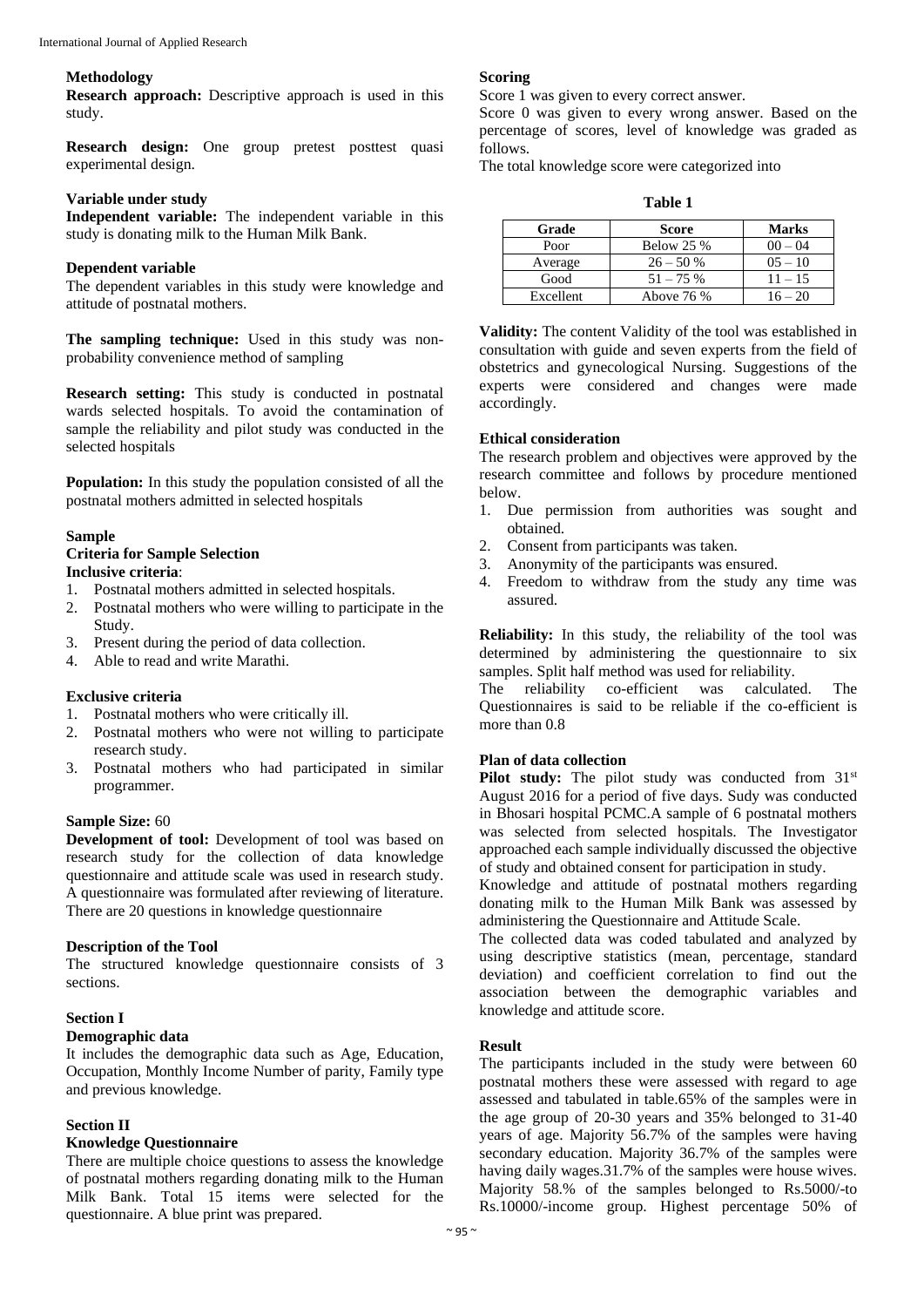samples were having joint family and 46.7% of samples were having nuclear family.

The mean knowledge score calculated was 13.45 and standard deviation was 1.25 whereas mean attitude score was 37.18 and standard deviation was 4.32.

This result indicates that the postnatal mothers are having adequate knowledge. In order to achieve the objective analysis of overall comparison of knowledge and attitude describe the result that 78.33% of the samples had excellent level of knowledge score,21.67% had good level of knowledge score.53.33% of the samples had good level of attitude score and 46.67% had excellent level of attitude score. Its shows that postnatal mothers were having adequate knowledge and positive attitude towards the donating milk to the Human Milk Bank.

Regarding association between the baseline variables with knowledge scores it was found that there was no significant association between the demographic variables.





#### **Interpretation and conclusion**

Findings of the study show that postnatal mothers were having adequate knowledge and attitude towards the donation of milk to the human milk bank.

## **Conclusion**

This chapter discusses the findings of the study to assess the knowledge and attitude of postnatal mothers on donating milk to the Human Milk Bank in selected Hospital. In order to achieve the objectives of the study, a descriptive research approach was adopted.

Non probability convincing sampling technique was used to select the sample. The data was collected from postnatal mothers admitted in selected hospital.

#### **Discussion**

There are cases when both these hormones are not produced properly and thus, not only the moms have to face the problems, babies are also deprived of proper nutrition. Mother's milk has many additional nutrients that are not present in cattle-produced milk such as lactones (produced from glucose in blood) and proteins (produced from amino acids).

In mother's milk, all the nutrients are present in balanced form, appropriate for baby's diet. With the advancing age of the child, the baby needs more nutrition and more nutrients that the baby can get only from the mother's milk and not from the cattle's milk or infant formulas.

**Limitation:** Following were the limitations of the study, it includes

- 1. The study is limited to only postnatal mothers, who were admitted in the selected hospitals.
- 2. Data collection period was limited for 3 weeks.
- 3. The Sample size was limited to 60 subjects.
- 4. Sample was small therefore the result cannot be generalized.

### **Recommendations**

The present study recommends the following.

- 1. A comparative study can be done in large sample between two different hospitals to evaluate the knowledge level of postnatal mothers regarding donating milk to the Human Milk Bank.
- 2. A similar study can be replicated with a control group and on a larger population.
- 3. A survey to assess the knowledge, belief and practices can be undertaken.
- 4. A study to find out the effect of nursing interventions.
- 5. A study to find out the effect of different teaching methods in improvement knowledge of nurses.

## **Acknowledgement**

This effort in my academic pursuit would not have been a reality but for the constructive support, guidance and encouragement by a number of people, whose help, I specially recognize through this study.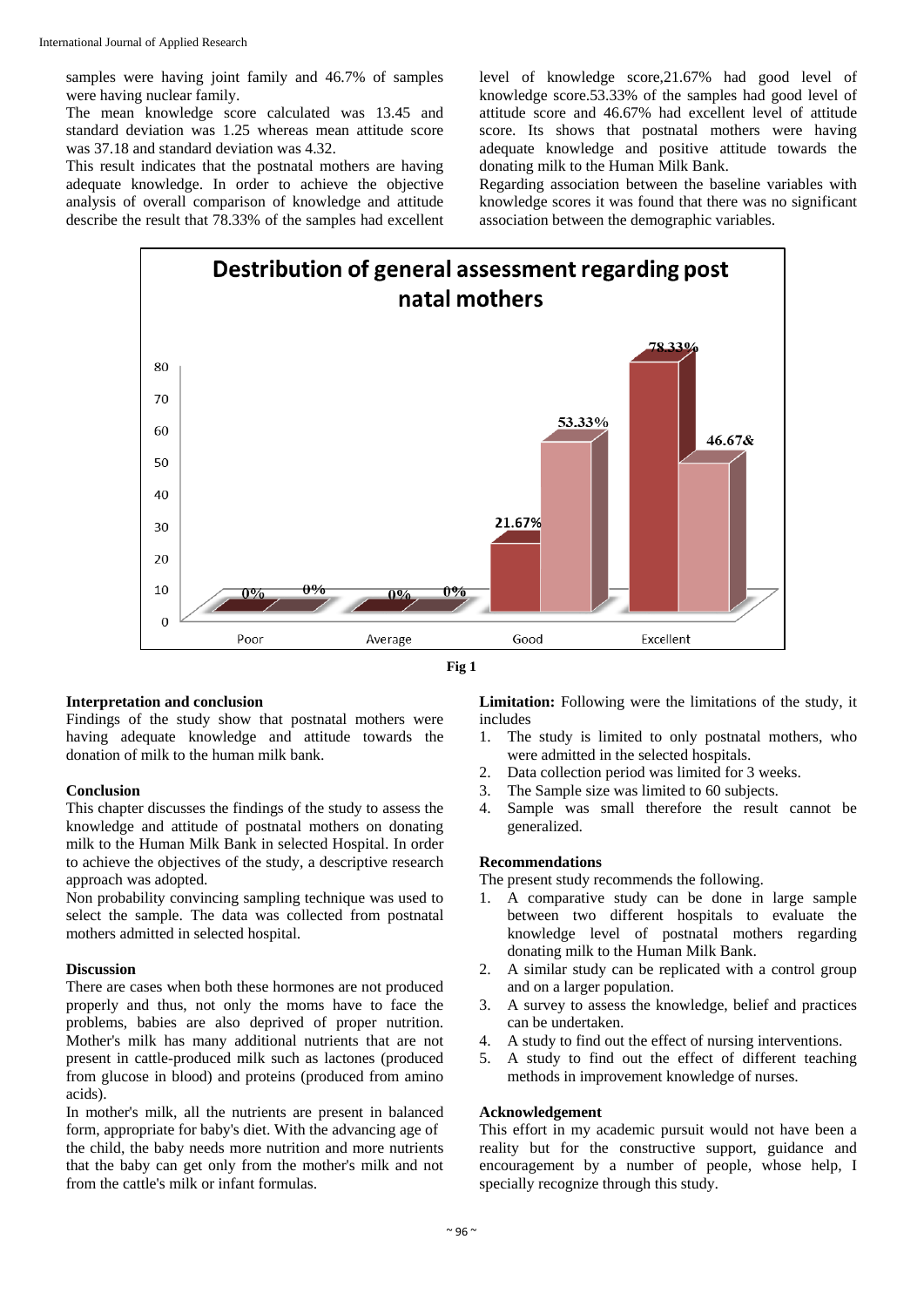With profound joy and deep sense of gratitude, I thank God Almighty for His able providence, throughout the course of this project. It is because of the Almighty that the Investigator has been able to drive all strength to complete this study.

No words can express my heartfelt gratitude to Thanks my (Dr.) Mrs. Khurshid Jamadar Principal Dr. DY. Patil College of Nursing and my research Guide (Mrs.) Jayabala Aghamkar Asso. Professor, Dr. D.Y. Patil College of Nursing and Research Co-Ordinator Mrs. Rupali Salvi, Associate Professor for her expert and supportive guidance. During my darkest, stressful moment, were like the rising sun casting brightness and bringing life to the gloomiest areas. Their humor, wisdom and experience in projecting the positive aspect of any situation was the propelling force which has culminated in this dissertation the crowning glory of all my endeavors. I am thankful to her, for her inspiration constant guidance, sustained patience, valuable suggestion and support and moreover encouragement right from the inception until the completion of this study.

I am deeply indebted to Ms. Manisha Gaikwad, Class Coordinator for her expert guidance, sustained patience and valuable suggestions.

I am grateful to, Dr. (Mrs.) Khurshid Jamadar, Principal, Dr. D.Y. Patil guidance and support for the study.

I take this opportunity to express my sincere gratitude towards the entire faculty of Dr. D.Y. Patil College of Nursing, Pimpri, Pune-18 as well as the administrative staff for their support and assistance throughout the study period. I would like to take this opportunity to thank all experts in

the field of Pediatric preventive and social medicine as well As child health departments, community department for their valuable suggestions and validation of the data collection instrument and plan.

I would also like to convey my sincere thanks to statistician Mr. Babar who supported me to conduct this study as well as rendered his valuable time for my study.

My sincere thanks to Mrs. Archana Rathod, M.A. MPhil (English) for editing the manuscript.

I would like to thank all the participants who made this study possible. Lastly, my sincere thanks to all my family, colleagues, friends and well-wishers for their good wishes for this study.

The proverb that one can never make alone could never be truer than in this situation.

## **References**

- 1. N Jayne Klossner. Introductory Maternity Nursing delphia Lipincotte Williams and Wilkins. 2006; 81(1):61-4.
- 2. Rebeiro KD *et al*. The effect of processing of human milk.J Pediatric. 2005; 84(1):61-67.
- 3. Lindeman PC *et al*. Characteristics of breast milk and serology of women donating breast milk to a milk bank. 2007; 89(5):440-1.
- 4. Roman SV *et al*. setting up a neonatal unit. A Pediatric (Barc), 2009, 71(4).
- 5. Subiaco. Women and Newborn health service, Breast feeding and Breast care King Edward Hospital. 2007; 89(5):40-1.
- 6. Hestenes, Carroll AT. Awareness and Practices of management male in a rural area of East Delhi, Indian Community Med. 2007; 9(8):32-33.
- 7. Feinberg, Hauser. Field Report from National Consensus Development and Conference of behavior problem and cognitive process. 2012; 2(8):12-15.
- 8. J Haley W. journal Current research findings on decision role to play in the Women's health infants. 2011; 8(9):45-47.
- 9. Kerr. Language development during early childhood is the increasing level of comprehension knowledge and practice 'advance nurses. 2009; 9(8)42-43.
- 10. Mackenzie C, Javanparast S, Newman L. Mothers' knowledge of and attitudes toward human milk banking in South ustralia. 2013; 29(2):222-9.
- 11. Dutta, P parul. Paediatric Nursing.2nd Ed. New Delhi Jaypee Brothers Medical Publishers, 2009; 2:51.
- 12. Willams A, Fisher C, Greasley V, Trayler H. Woofride Human milk banking. Journal of tropical paed. 2011; 31(4):85-190.
- 13. Hockenberry Wilson, Winkelstein Kline. Nursing care infants and children.7<sup>th</sup> ed. India, 2011, 273-4.
- 14. Neeta Lal. Growing pains for India's milk banks, South Asia, 2008, 22-23.
- 15. JH Kim, Unger. Human milk banking, Canadian Paediatric Society, Nutrition and Gastroenterology Committee, Paediatr Child Health. 2011; 15(9):595- 598**.**
- 16. Dr Carolyn Nash, Dr Lisa Amir. For the Maternal and Child Health Sub-committee, Human Milk Banking.
- 17. Damien Larkins, Mothers' milk bank aims to reduce infant diabetes risk, 2015.
- 18. Ighogboja IS, Olarewaju RS, Okuonghae HO, Mothers attitudes towards donated breast milk in Jos, Nigeria, J Hum Lact. 1995; 11(2):93-6.
- 19. Jeremy Oats, Suzanne Abraham. S Sharma. Text book. Elsevier, 2005, 94-95.
- 20. Arnold LDW. Global health policies that support tbanked donor human milk:a human rights issue. International Breast feeding Journal. 2006; 1(26).10.1186/17 46-4358-1-26.
- 21. Polit D, Beck C. Nursing Research: Generating and Assessing Evidence for Nursing Practice, 8<sup>th</sup> edi. Lippincott Williams & Wilkins publication, 2008.
- 22. Fishbein M, Ajzen I. Belief, attitude, intention, behavior introduction to theory and research. Reading, Addison-Wesley. 2011; 46-4358:1-26.
- 23. Ajzen I, Fishbein M. Understanding attitudes and predicting social behavior. Englewood Cliffs, NJ: Prentice, 2000.
- 24. WHO and United Nations Children's Fund, UNICEF, Protecting and supporting Breast feeding. The special role of maternity services. 1989: 1:03-08.
- 25. Ray G, Reddy DCS. Some aspects of feeding and weaning practices in an urban slum community. Indian J Pub Health, 1998: 32:207-8.
- 26. Reddy Sunita. Breast feeding-practices, problems and pros pects. The Journal Family Welfare. 1995; 41(4):43-51.
- 27. JD BAUM. Human Milk Banking, Indian Journal of Paed-iatrics. 1981; 49:95-104.
- 28. Thimmayamma BVS, Vidyavati M. infant feeding practices of working mother in an urban area, Indian Journal of Medical Research. 1980; 72:834-39.
- 29. Dwivedi SN, Banerjee N, Yadav OP. Malnutrition among Children in an Urban Slum and Its Association".